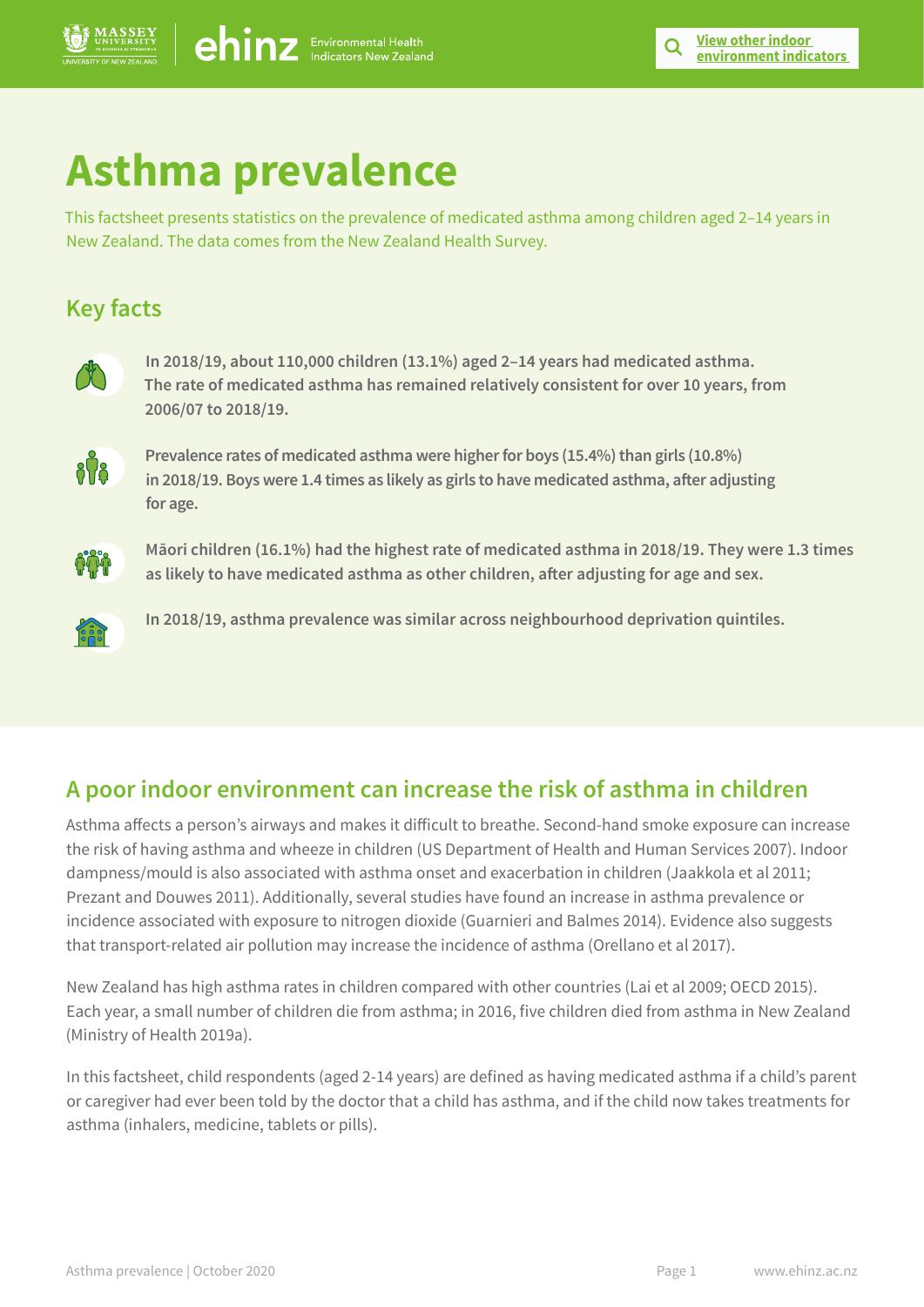# **About 110,000 children aged 2–14 years had medicated asthma in 2018/19**

In 2018/19, 13.1% of children aged 2–14 years had medicated asthma (95% confidence interval 11.9–14.5) (Figure 1). This is about 110,000 children.

The percentage of children with medicated asthma over the last ten years has been relatively consistent (Figure 1). However, there was a drop in asthma prevalence between 2015/16 (16.6%) and 2018/19 (13.1%), after adjusting for age.





**Note:** There is no data available between 2006/07 and 2011/12 because the New Zealand Health Survey only became annual in 2011/12. **Source:** New Zealand Health Survey (Ministry of Health 2019b)

## **Boys were more likely to have medicated asthma than girls**

In 2018/19, 15.4% of boys (13.4–17.7) and 10.8% of girls (9.1–12.7) took medication for asthma. Adjusting for age differences, boys were 1.4 times as likely as girls to have medicated asthma (adjusted rate ratio 1.4, 1.1–1.8).

Several studies show that asthma prevalence is higher in boys than girls in childhood (Almqvist et al 2008; Moorman et al 2012). This is because boys have larger lungs but smaller airways, predisposing them to airway obstruction and wheeze. Boys also have a higher prevalence of atopy (genetic tendency to develop allergies) compared to girls (Arbes et al 2004; Becklake and Kauffman 1999; Wijga et al 2010). However, in and around the time of puberty, a gender switch occurs, and asthma becomes more prevalent in adult females than males (Arbes et al 2004; Carey et al 2007).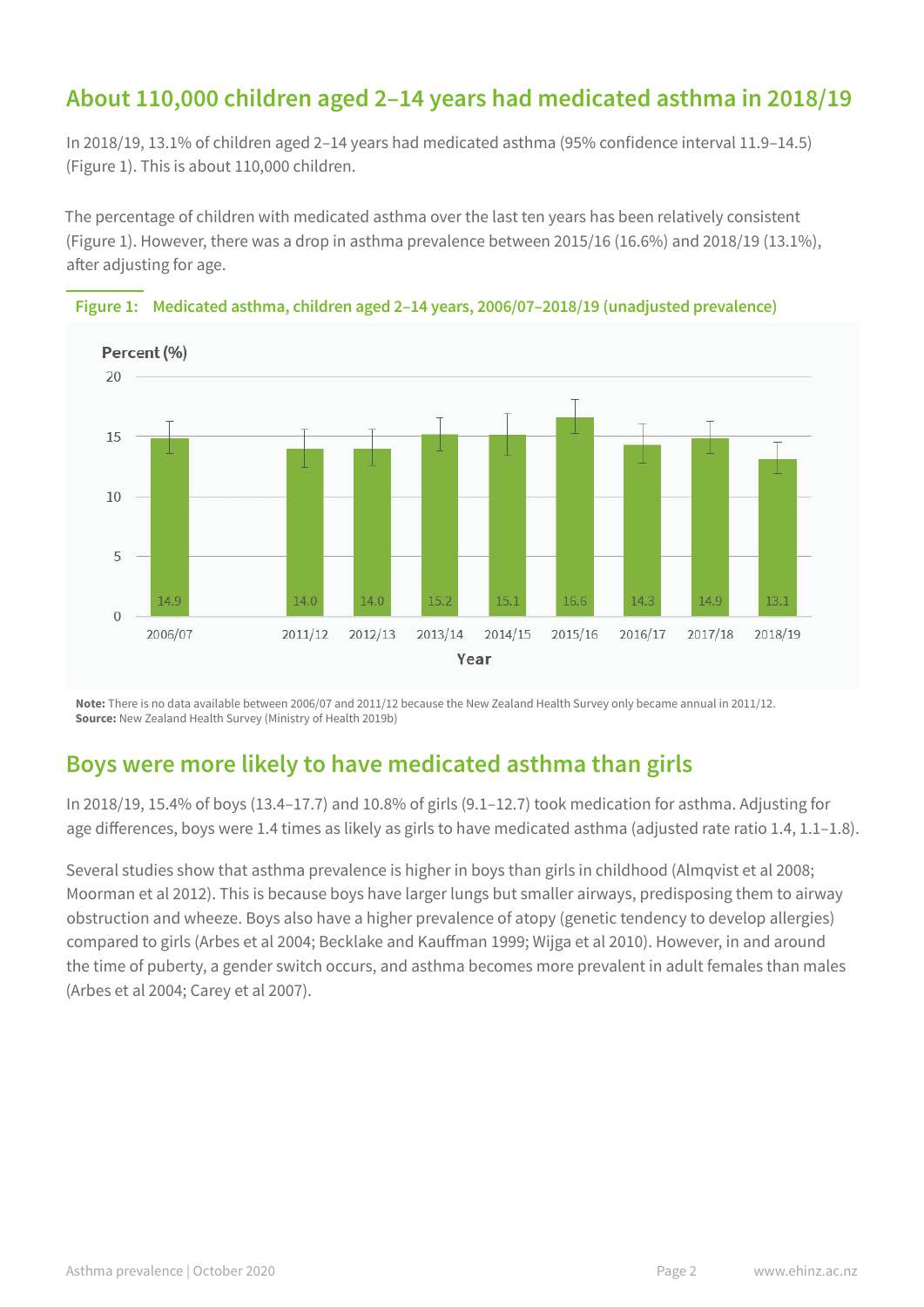# **Children aged 5–9 years have higher asthma prevalence than their younger counterparts**

In 2018/19, children taking asthma medication was higher for those aged 5–9 years (15.4%) than those aged 2–4 years (9.6%) (Figure 2).



## **Figure 2: Medicated asthma, children aged 2–14 years, by age group, 2018/19 (unadjusted prevalence)**

**Source:** New Zealand Health Survey (Ministry of Health 2019b).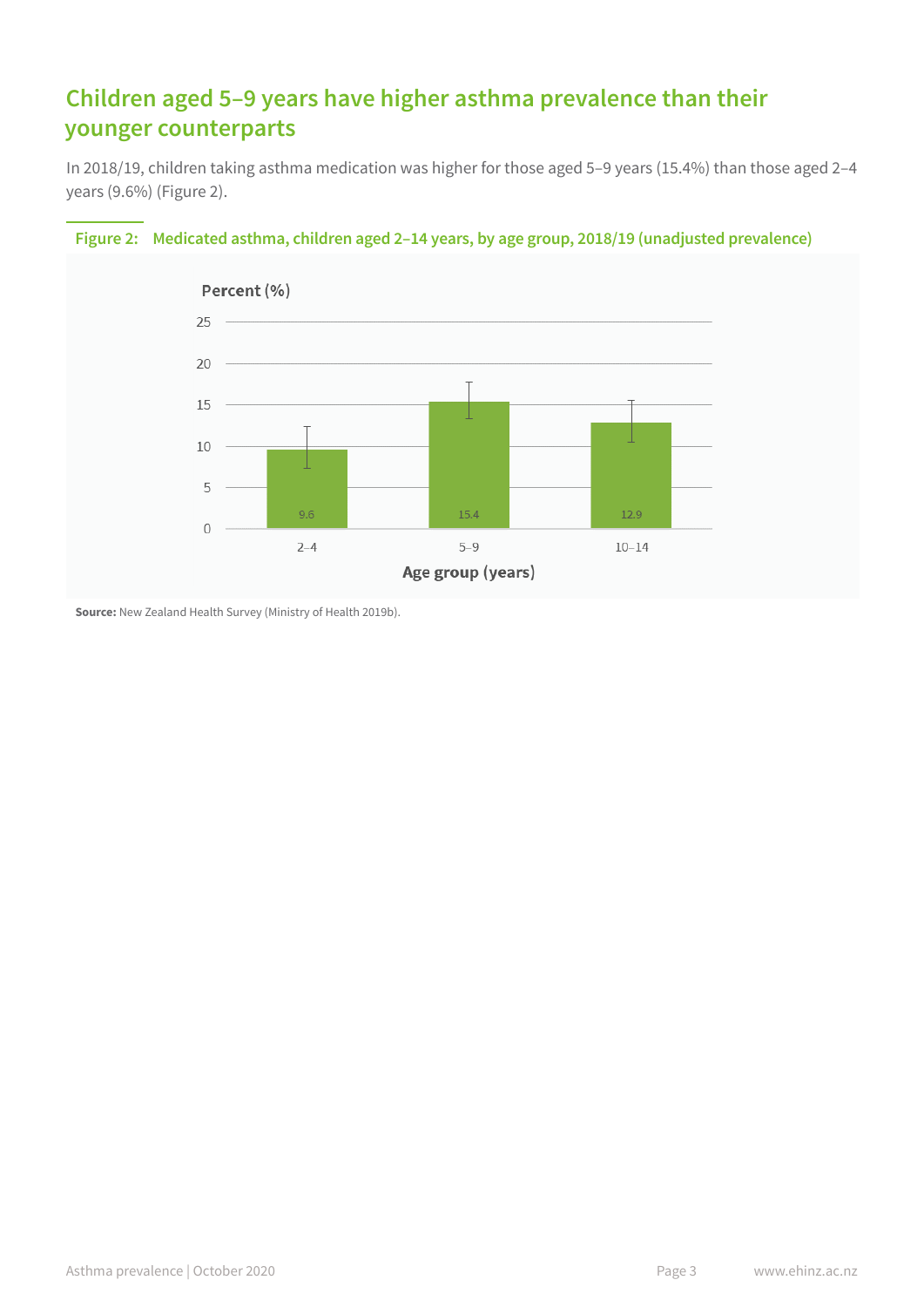# **Asthma prevalence has dropped in children aged 2–4 and 10–14 years between 2015/16 and 2018/19**

The percentage of children aged 2–4 years with medicated asthma has decreased from 14.9% in 2015/16 to 9.6% in 2018/19. A decline in asthma prevalence was also seen in older children (10–14 years) between 2015/16 and 2018/19 (16.6% and 12.9% respectively). For children aged 5-9 years, the rate of medicated asthma continued to remain stable over time (Figure 3).



**Figure 3: Medicated asthma, children aged 2–14 years, by age group, 2006/07–2018/19 (unadjusted prevalence)**

**Source:** New Zealand Health Survey (Ministry of Health 2019b).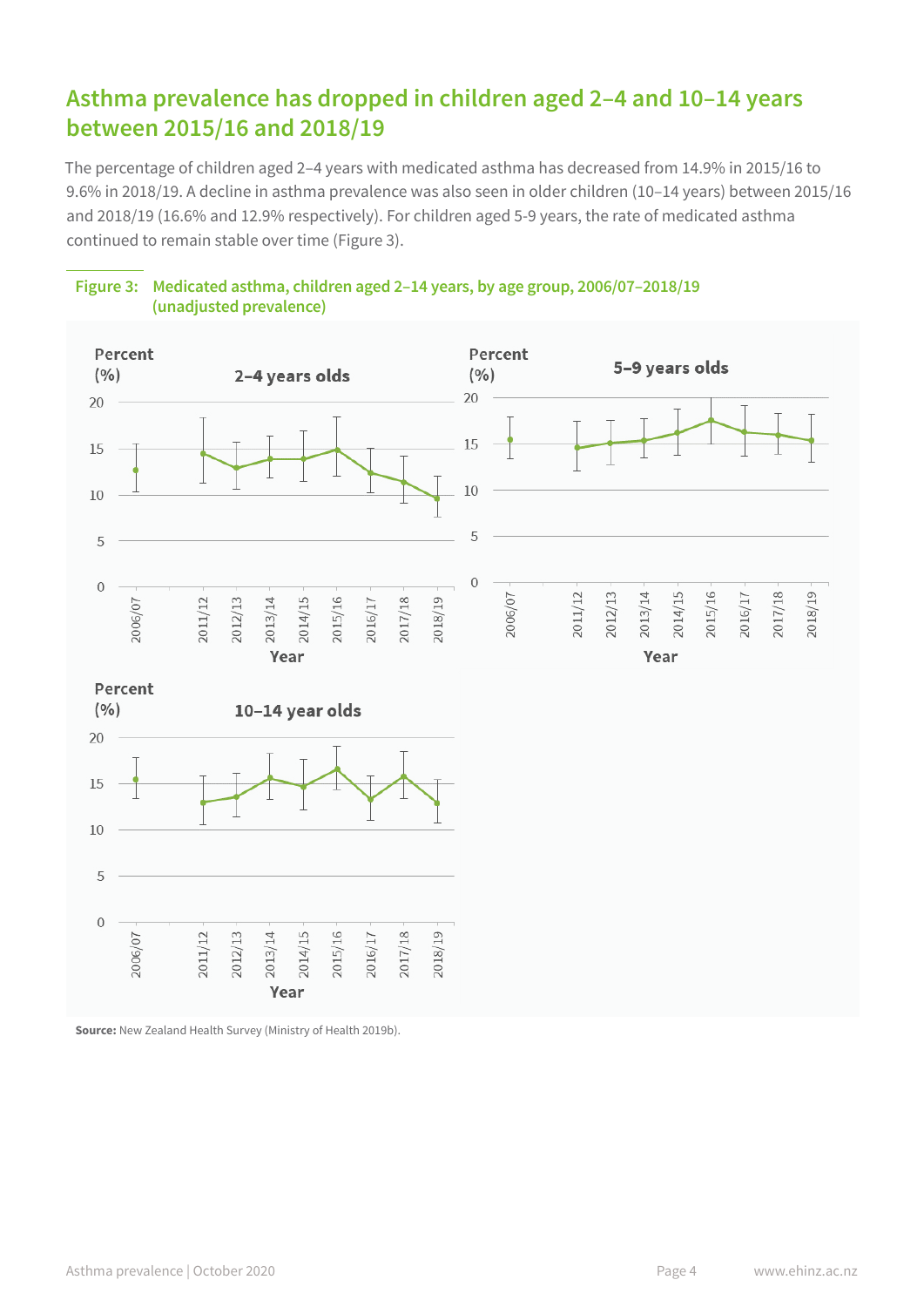# **Māori children were more likely than non-Māori children to have medicated asthma**

In 2018/19, the highest rates of medicated asthma were among Māori children (16.1%) and Pacific children (15.9%). This was followed by European/Other children (13.6%) (Table 1).

| Medicated asthma, children aged 2-14 years, by ethnic group (total response), 2018/19<br>Table 1: |                                             |                                        |                                                     |                                      |  |
|---------------------------------------------------------------------------------------------------|---------------------------------------------|----------------------------------------|-----------------------------------------------------|--------------------------------------|--|
| <b>Ethnic group</b><br>(total response)                                                           | <b>Unadjusted prevalence</b><br>$(%95%$ CI) | <b>Estimated number</b><br>of children | <b>Comparison groups</b><br>for adjusted rate ratio | Adjusted rate ratio<br>(RR, 95% CI)^ |  |
| Total                                                                                             | $13.1(11.9-14.5)$                           | 110,000                                |                                                     |                                      |  |
| Māori                                                                                             | $16.1(13.8-18.6)$                           | 32,000                                 | Māori vs non-Māori                                  | $1.3(1.1-1.6)$ *                     |  |
| Pacific                                                                                           | $15.9(12.0-20.8)$                           | 18,000                                 | Pacific vs non-Pacific                              | $1.2(0.9-1.6)$                       |  |
| Asian                                                                                             | $9.9(7.5-12.9)$                             | 14,000                                 | Asian vs non-Asian                                  | $0.7(0.6-1.0)^*$                     |  |
| European/Other                                                                                    | $13.6(12.0-15.4)$                           | 79,000                                 |                                                     | Not available                        |  |

^ Rate ratios (RR) are used to compare results for different population subgroups. Adjusted rate ratios are for age and sex differences that could influence the comparison. An adjusted rate ratio above 1.0 shows that the indicator is more likely in the group of interest than in the reference group. An adjusted ratio below 1.0 shows the indicator is less likely in the group of interest than the reference group.

\* Indicates a statistically significant result for an adjusted rate ratio greater or lower than 1.0.

**Notes:** 95% confidence intervals (CI) are given in brackets. Estimated numbers will add to more than the total for ethnic groups, due to total response ethnic groups being used (where everyone is included in every ethnic group they report).

**Source:** New Zealand Health Survey (Ministry of Health 2019b).

Adjusting for age and sex differences, Māori children were 1.3 times as likely as non-Māori children to have medicated asthma (Table 1). Asian children were less likely (adjusted rate ratio 0.7) to have medicated asthma than non-Asian children.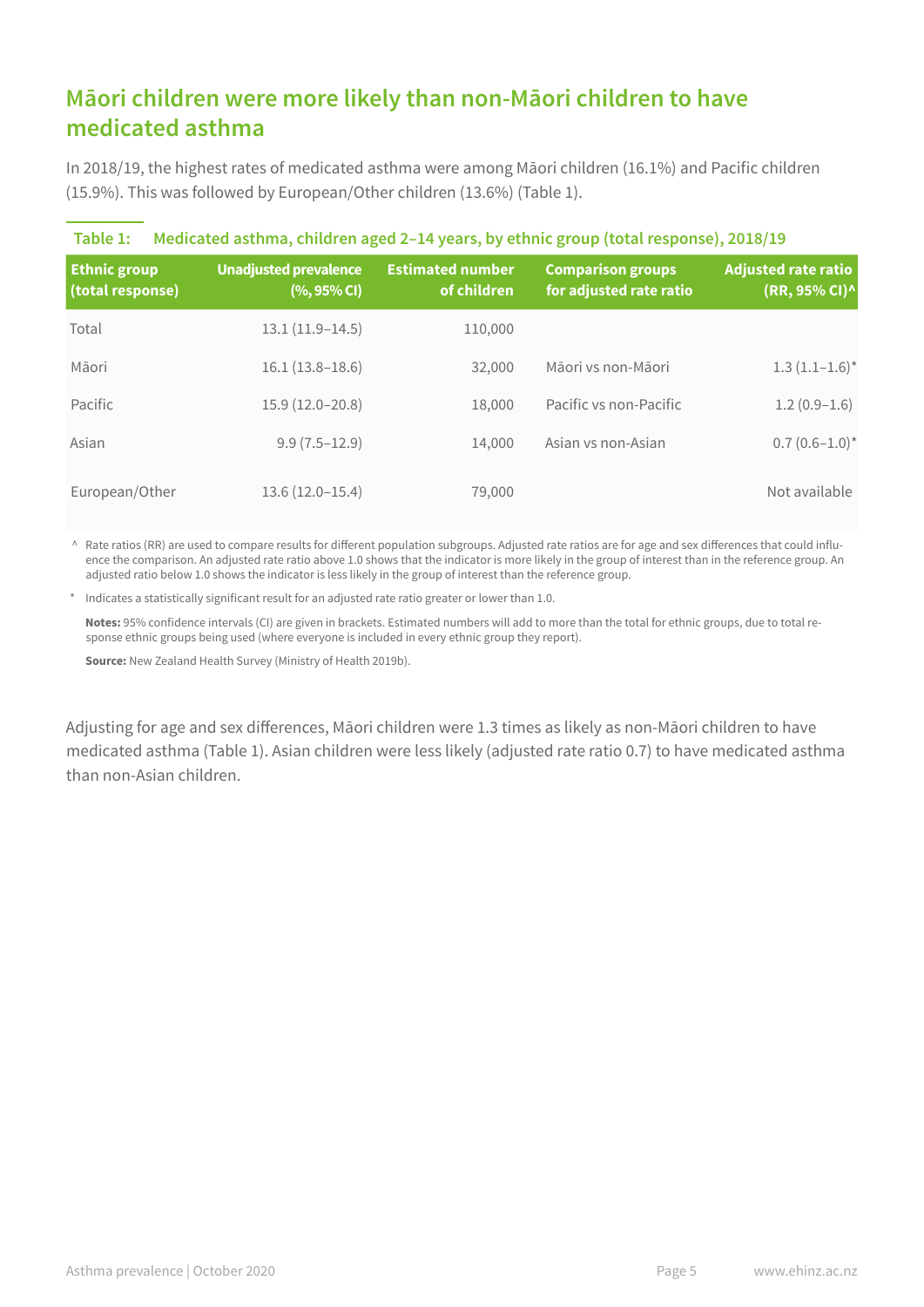## **Medicated asthma rates were consistent for most ethnic groups over time**

The unadjusted rate of medicated asthma for each ethnic group has been relatively stable since 2006/07, except for Māori children (Figure 4). The asthma rate for Māori children fell from 22.9% in 2017/18 to 16.1% in 2018/19, after adjusting for age. Between 2014/15 and 2018/19, the asthma rates for Māori children fluctuated from year to year.





**Source:** New Zealand Health Survey (Ministry of Health 2019b).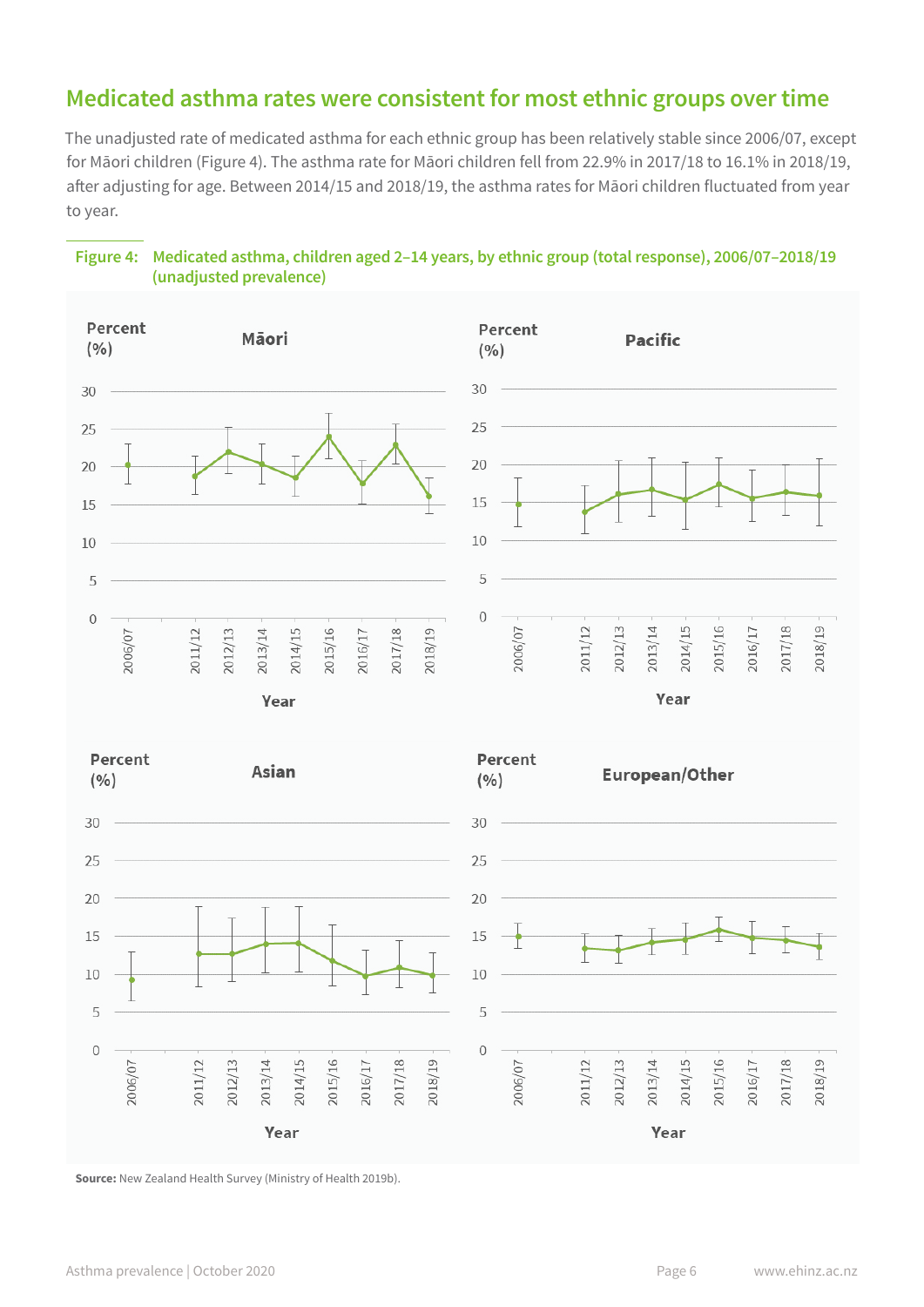## **Asthma prevalence was similar across neighbourhood deprivation**

In 2018/19, there was no statistically significant difference in the rate of medicated asthma between children living in the most deprived areas (NZDep 2013 quintile 5) and least deprived areas (NZDep2013 quintile 1), after adjusting for age, sex, and ethnic group (Figure 5).





**Source:** New Zealand Health Survey (Ministry of Health 2019b).

## **Auckland DHB had the lowest rate of medicated asthma in 2014–17**

In 2014–17, children living in the Auckland district health board (DHB) had the lowest rate of medicated asthma from the whole of New Zealand (Figure 6). Adjusting for age differences between DHBs gave similar findings.



**Figure 6: Medicated asthma children aged 2–14 years, by District Health Board, 2014–17** 

**Source:** New Zealand Health Survey (Ministry of Health 2018).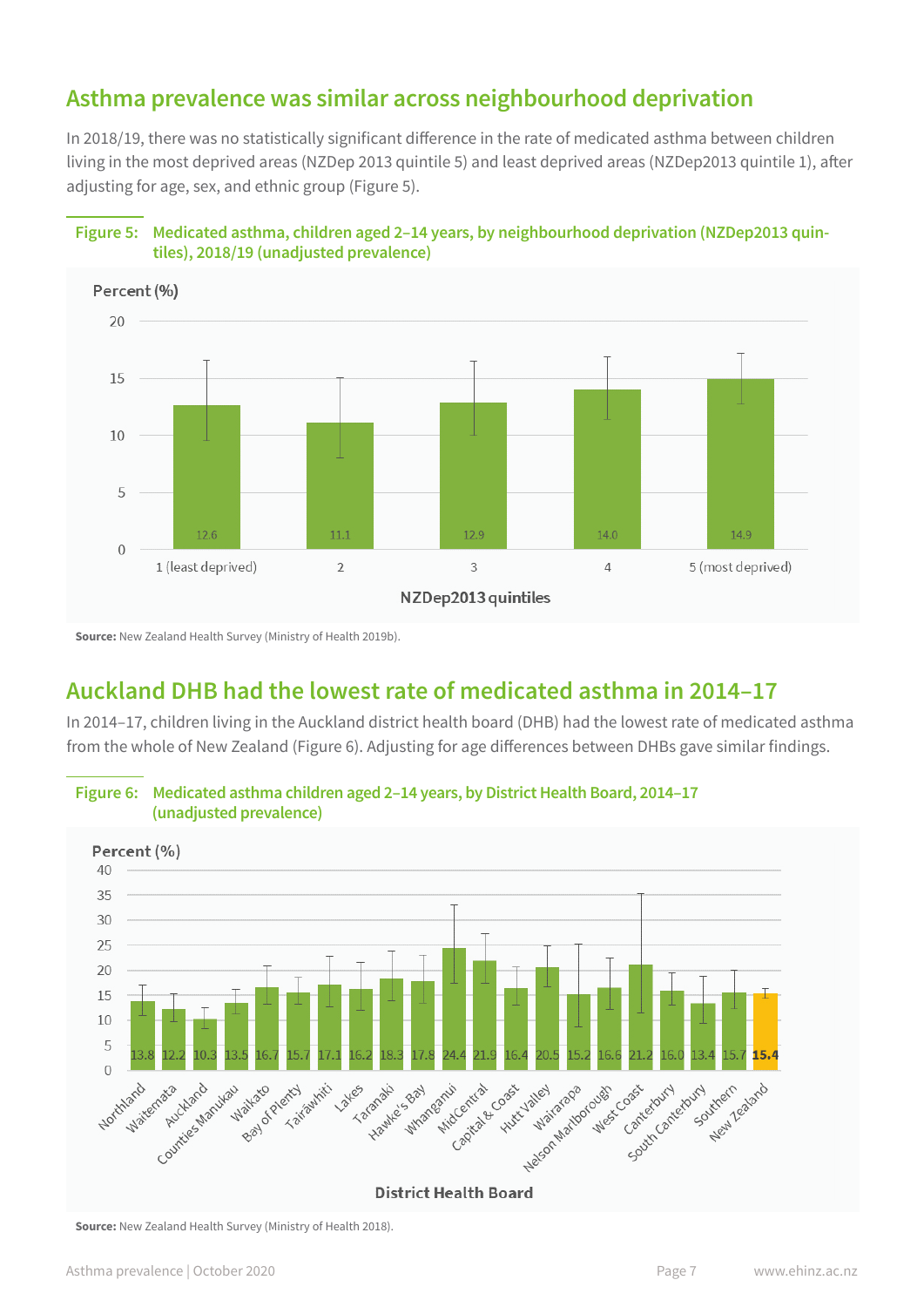## Data for this indicator

Data for this indicator come from the New Zealand Health Survey. Statistics come from the 2018/19 New Zealand Health Survey data tables (Ministry of Health 2019b), and the 2014–17 New Zealand Health Survey regional results data tables (Ministry of Health 2018).

For additional information, see the metadata link below.

### REFERENCES

Almqvist C, Worm M, Leynaert B. 2008. Impact of gender on asthma in childhood and adolescence: a GA2LEN review. *Allergy* 68: 47–57.

Arbes SJ, Guo X, Orelien D, et al. (2004). Interaction between sex and age in the prevalence of current asthma. *Journal of Allergy and Clinical Immunology* 113(2): S302.

Becklake MR, Kauffman F. 1999. Gender differences in airway behaviour over the human life span. *Thorax* 54: 1119–38.

Carey MA, Card JW, Voltz JW, et al. 2007. It's all about sex: gender, lung development and lung disease. *Trends in Endocrinology and Metabolism*. 18(8): 308–13.

Guarnieri M, Balmes JR. 2014. Outdoor air pollution and asthma. *Lancet* 383(9928): 1581–1592.

Jaakkola MS, Haverinen-Shaughnessy U, Douwes J, et al. 2011. Indoor dampness and mould problems in homes and asthma onset in children. In Braubach M, Jacobs DE, Ormandy D (eds), *Environmental burden of disease associated with inadequate housing: A method guide to the quantification of health effects of selected housing risks in the WHO European Region* (pp. 5–31). Copenhagen: World Health Organization Regional Office for Europe.

Lai CKW, Beasley R, Crane J, et al. 2009. Global variation in the prevalence and severity of asthma symptoms: Phase Three of the International Study of Asthma and Allergies in Childhood (ISAAC). *Thorax* 64: 476–483.

Ministry of Health. 2018. *Regional Results 2014–17: New Zealand Health Survey. Wellington*: Ministry of Health. URL: **[https://www.health.govt.nz/publication/regional-results-2014-2017-new-zealand-health-survey](http://www.health.govt.nz/publication/regional-results-2014-2017-new-zealand-health-survey)** (Accessed 11/06/2018).

Ministry of Health. 2019a. *Mortality 2016 data tables: Mortality and Demographic Data - series*. Wellington: Ministry of Health. URL: **[https://www.health.govt.nz/nz-health-statistics/health-statistics-and-data-sets/](https://www.health.govt.nz/nz-health-statistics/health-statistics-and-data-sets/mortality-and-demographic-data-series) [mortality-and-demographic-data-series](https://www.health.govt.nz/nz-health-statistics/health-statistics-and-data-sets/mortality-and-demographic-data-series)** (Accessed 22/10/2019).

Ministry of Health. 2019b. *Annual Update of Key Results 2018/19: New Zealand Health Survey*. Annual Data Explorer 2018/19. Wellington: Ministry of Health. URL: **[https://www.health.govt.nz/publication/annual](http://www.health.govt.nz/publication/annual-update-key-results-2018-19-new-zealand-health-survey)[update-key-results-2018-19-new-zealand-health-survey](http://www.health.govt.nz/publication/annual-update-key-results-2018-19-new-zealand-health-survey)** (Accessed 21/7/2020).

Moorman JE, Akinbami LJ, Bailey CM, et al. 2012. *National Surveillance of Asthma: United States, 2001–2010*. National Center for Health Statistics. Vital Health Stat 3(35): URL: **[https://www.cdc.gov/nchs/data/series/](http://www.cdc.gov/nchs/data/series/sr_03/sr03_035.pdf) [sr\\_03/sr03\\_035.pdf](http://www.cdc.gov/nchs/data/series/sr_03/sr03_035.pdf)** (Accessed 10/08/2020).